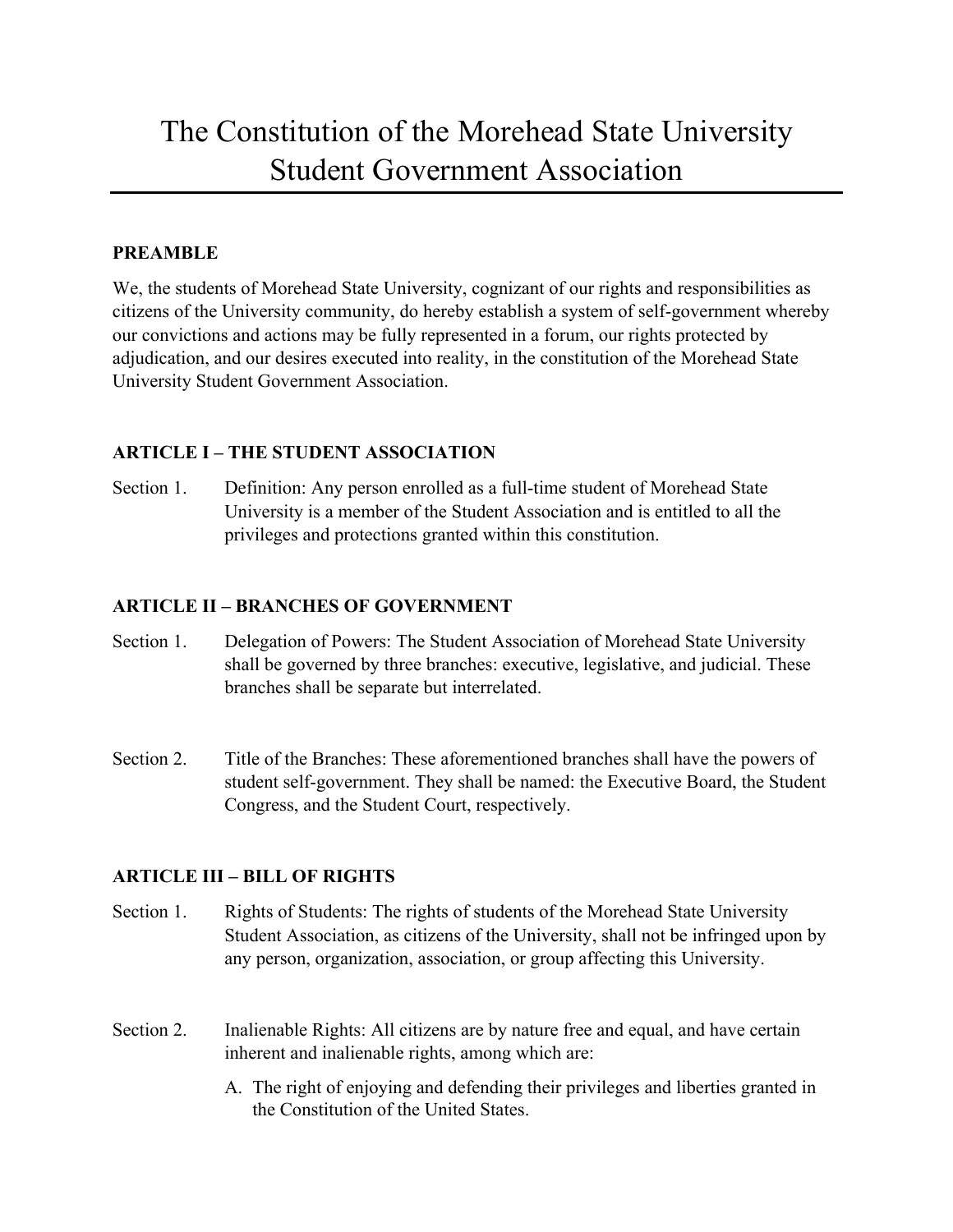- B. The right of students to freely communicate their thoughts and opinions.
- C. The right of students to assemble together in a peaceable manner for their common good, and to apply to those invested with the power of government for re-dress of grievances or other just causes by petition, address, or remonstrance.
- D. The right of students to be protected from discrimination because of sex, race, nationality, birthplace, disabilities, sexual orientation, or association.
- E. The right of students to free elections. Students appointed to office are to be appointed by freely elected officials.
- F. The right of students to alter, reform, or abolish their government, conditioned by the Board of Regents.
- G. The right of students to a speedy, judicial remedy. Protection from double jeopardy, self-incrimination, and excessive or cruel punishment shall be guaranteed.
- Section 3. University Reserved Right: The administration may, in those cases where there is a strong indication that a student's misconduct will be repeated or continue, or where the administration believes disciplinary action is necessary to permit the University to carry on its function, impose immediate suspension with resultant loss of all student rights and privileges, pending hearing, if the student desires, before the Student Disciplinary Committee. The student has a right to a speedy hearing on the limited question of whether suspension should remain in effect until the regular hearing is completed.

# **ARTICLE IV – THE EXECUTIVE BRANCH**

Section 1. Officers: The executive branch shall consist of the following: President, Executive Vice President, Vice President for Administration, Vice President for Finance, Vice President for Public Relations, and Vice President for Campus Involvement.

### Section 2. Qualifications:

- A. Any Candidate for the executive branch must:
	- 1. Be a member of the Student Association.
	- 2. Have a 3.0 cumulative grade point average.
	- 3. Not be on academic warning.
	- 4. Not be on disciplinary probation.
- B. Any Candidate for the office of President must also have successfully completed a minimum of 45 hours of full-time study at Morehead State University.
- C. Any elected member of the executive branch must:
	- 1. Be a member of the Student Association.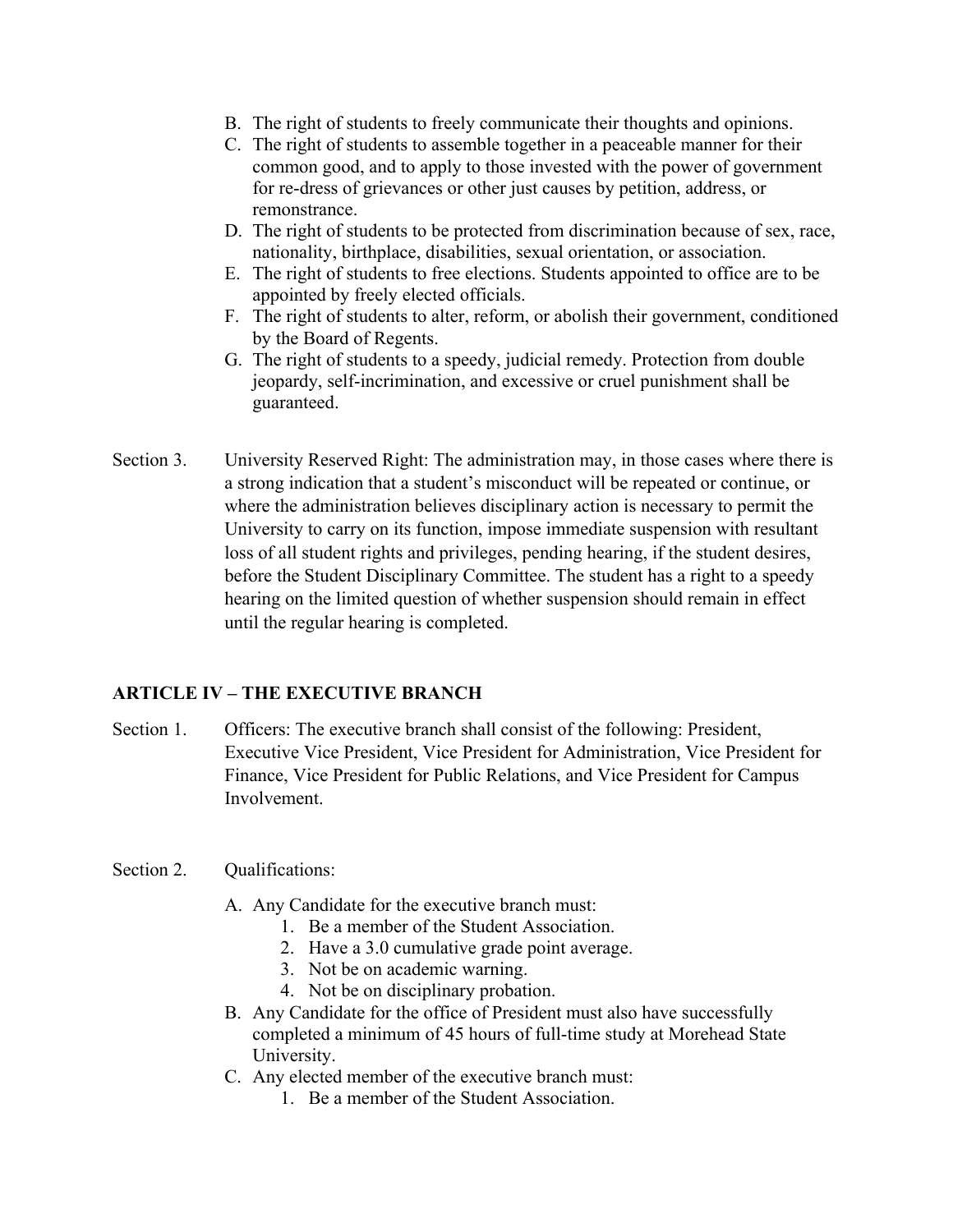- 2. Maintain a minimum 3.0 cumulative grade point average during their term in office.
- 3. Not be on disciplinary probation.
- Section 3. Executive Board Responsibilities: The Executive Board shall be responsible for the execution of all Student Senatorial acts. It shall assist the President; advise the Executive Vice President of his or her selection of chairmen for the standing committees; meet prior to each general Student Senate session to set an agenda; meet in emergency sessions; select members of the clerical staff; and perform all duties granted it by the Student Senate.

#### Section 4. Duties of Officers:

- A. The President of the Student Government Association is the chief officer of the executive branch.
	- 1. The major duties are as follows: to make all appointments granted to the executive branch; to preside at all the meetings of Student Senate; to preside at all the Executive Board meetings; to perform such other duties as are necessary to serve the student(s) of the association to the best of his or her ability.
	- 2. His or her presidential-legislative power shall be limited to: introduction of legislation, debate as granted in the latest edition of *Robert's Rules of Order*, messages, and power to initiate impeachment charges.
	- 3. His or her presidential-judicial power shall be limited to the authority to bring charges against violators of laws set by the Student Association, and to appoint, with the approval of Student Senate, judges to the court.
- B. The Executive Vice President shall be vested with the powers of the President in the absence of, or at the request of the President. He or she shall be an ex-officio member of all Student Senate committees. He or she is charged with reporting their progress to the President. The Executive Vice President shall preside during the impeachment and/or removal proceedings of the Chief Justice of the Student Court. The Executive Vice President must attend each standing committee's meeting once a month. He or she shall conduct an evaluation of the effectiveness of all standing committees each semester to be submitted to the President.
- C. The Vice President for Administration shall be responsible for all clerical assistance and the maintenance of all records of Student Senate meetings and the Executive Board meetings. He or she shall handle all correspondence and send written notification of Student Senate meetings at least three days in advance of the respective meetings dates. The Vice President for Administration shall have a copy of the constitution, standing rules, the book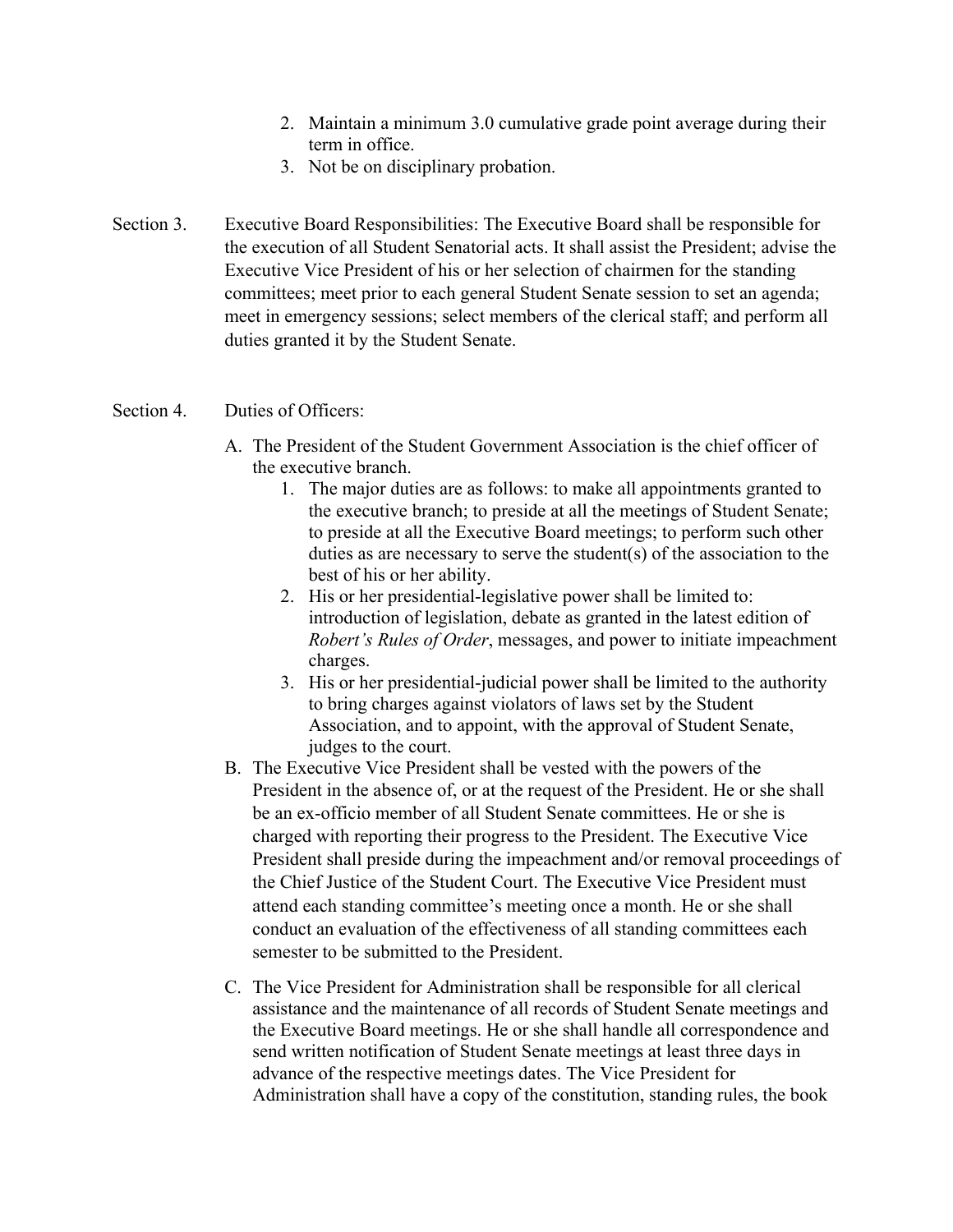of parliamentary procedure, and a list of all members of Student Senate at all Student Senate meetings upon the request of the President. He or she shall file an official copy of the Student Senate minutes with the advisor and whomever Student Senate designates within three days after the Student Senate meetings. The Vice President for Administration shall be the presiding official over the Student Life Committee.

- D. The Vice President for Finance shall have the power to conduct all financial transactions of the association. He or she is entrusted with the keeping of all financial records and the collection and distribution of all monies as directed by Student Senate, and/or the President, when granted the power by Student Senate. All monies must be kept in accordance with the policies of Morehead State University. The Vice President for Finance shall present to Student Senate a breakdown of the budget and disbursements of funds at least once per month. The Vice President for Finance shall be the presiding official over the Funding and Awards Committee.
- E. The Vice President for Public Relations shall be responsible for the public affairs of the Student Senate. He or she shall act as the public relations director of the Student Senate and shall direct all notifications and announcements of Student Senate sponsored events to the Student Association. He or she shall keep a record of all the Student Government Association's promotional activities on a thumb drive specifically designated for that purpose. The Vice President for Public Relations shall be responsible for maintaining the Student Government Association's online presence. He or she is also responsible for advertising openings on Student Senate and the Student Court. The Vice President for Public Relations shall be the presiding official over the Public Relations Committee.
- F. The Vice President for Campus Involvement shall be responsible for the administration and proposition of all sponsored programs and/or events to the Executive Board and Student Senate. He or she shall keep a record of all the Student Government Association's related programs and sponsored events on a thumb drive specifically designated for that purpose. The Vice President for Campus Involvement shall be responsible for the administration of special programs related to student issues or concerns as directed by the Executive Board and Student Senate. The Vice President for Public Relations shall be the presiding official over the Campus Involvement Committee.
- G. The individual members of the Executive Board will be responsible for other duties as assigned by the President.

#### **ARTICLE V – THE STUDENT SENATE**

Section 1. Membership: The membership of the Student Government Association

shall be composed of:

- A. The Executive Board.
- B. The **class representatives** will be elected from the following classifications: freshman (2), sophomore (2), junior (2), senior (2), and graduate (1)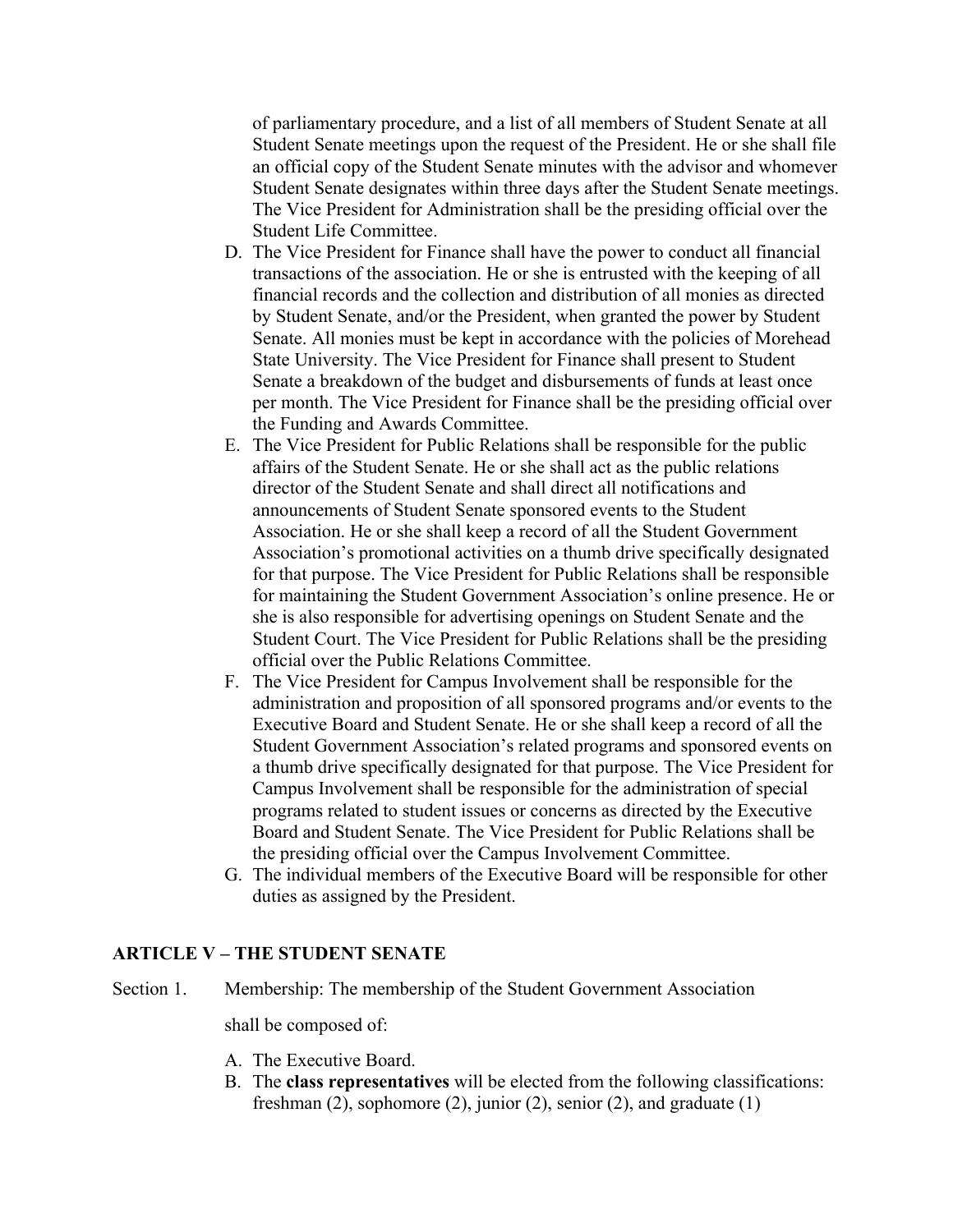- C. The **residence halls** will be represented by one (1) at-large position.
- D. One (1) **commuter representative** shall be elected from that constituency. Commuters are defined as students not living in University housing.
- E. One (1) representative **per college** shall be elected by their constituents. There shall be one (1) representative from the College of Business and Technology, one (1) representative from the College of Education, one representative from the College of Science, and one (1) representative from the Caudill College of Arts, Humanities and Social Sciences. These representatives will also serve as student members on committees within their colleges.
- F. There shall be fourteen (14) **at-large representatives** elected. Those elected shall be a member of the Student Association, as defined in Article I, Section 1.
- G. One (1) **International Student Representative** shall be elected by their constituents. International Student is defined as a non-American student of this university.
- H. One (1) **Student Athlete Representative** shall be elected by their constituents. Student Athlete is defined as a member of a Morehead, NCAA sanctioned sport.
- I. **One (1) RHA/RA Representative** shall be elected by their constituents. The holder of this position/candidate must be either a member of the Executive Board of the Residence Hall Association, or be a Resident Advisor
- J. Each representative will be a member of a standing committee of Student Senate.
- Section 2. Qualifications: All representatives must be full-time students and in good social and academic standing with a 2.5 overall grade point average on a 4.0 scale. A representative must be a member of the class that he or she represents during the first semester of his or her term of office, or a member of the student segment that he or she represents for the entire term of his or her office. Qualifications of all candidates shall be verified and recorded by the Vice President for Administration of the Student Senate before names will be placed on the ballot. If a Student Senate member drops below a full-time status or a 2.5 GPA during a semester, he or she may not remain on Student Senate. The Vice President for Administration shall ensure that all Student Senate members remain eligible for their positions throughout their term of office.
- Section 3. Parliamentary Procedure: The Student Senate shall use *Robert's Rules of Order*, latest edition, to govern the parliamentary procedure when not in conflict with this constitution.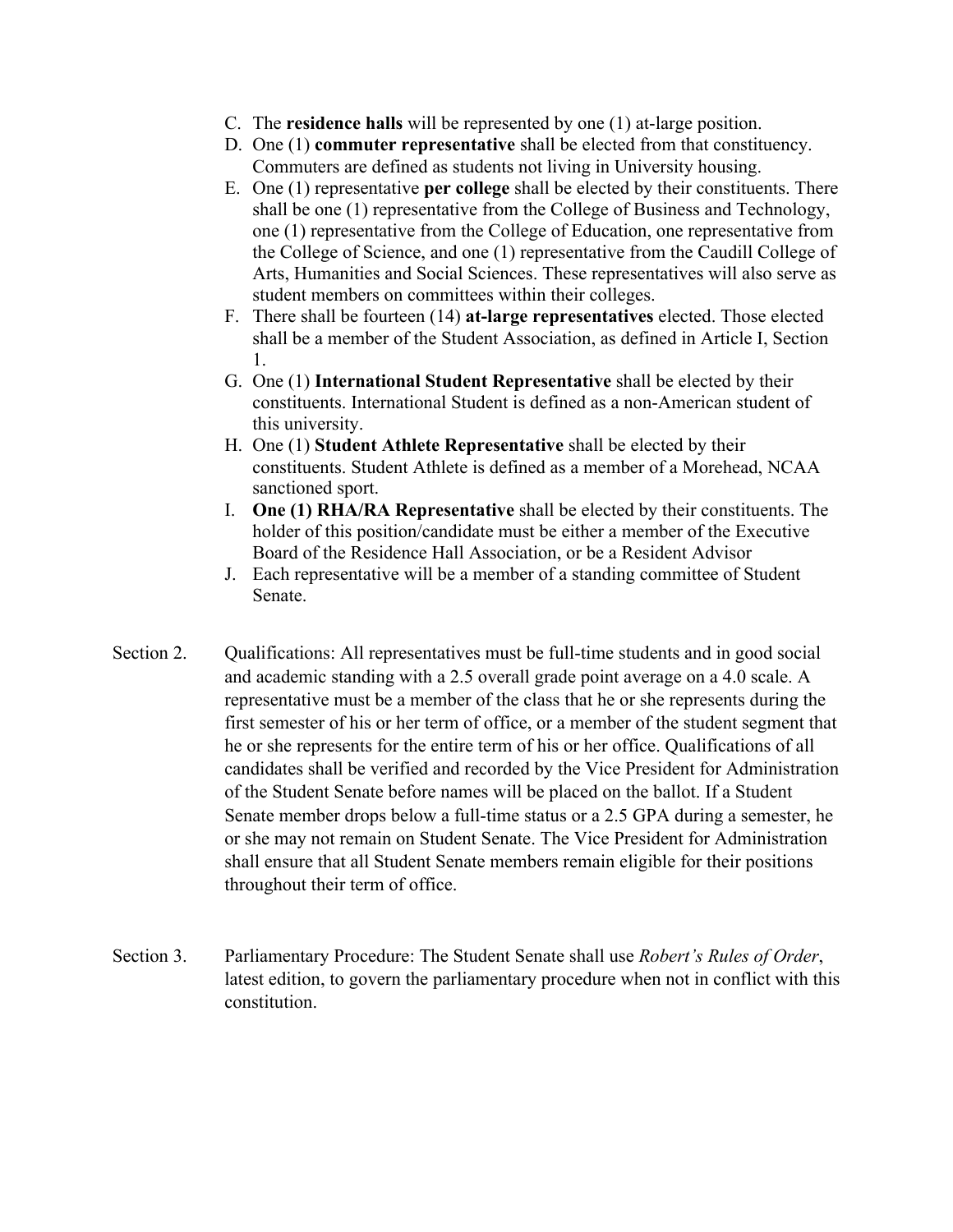- Section 4. Vacancies: If a vacancy occurs in Student Senate, a new representative from the same constituency shall be appointed by the President of the Student Government Association and approved by the Student Senate.
- Section 5. Appointments: The Student Senate shall, by a majority vote, ratify all appointments made by the President, unless otherwise provided for in this constitution. Any person appointed by the President shall be entitled to exercise all powers of the appointed office upon ratification by the Student Senate.
- Section 6. Advisor: The advisor of the Student Senate shall be the Vice President for Student Life or his or her delegated representative. He or she shall have deliberate power but no voting power in Student Senate. He or she must be notified in advance by the Vice President for Administration of all Student Senate sessions.
- Section 7. Minutes: The Student Senate must keep minutes of its proceedings.
- Section. 8. Committees: All special and standing committees of the Student Government Association shall be established by the executive branch upon Student Senate approval. The Executive Vice President shall regulate them. Committees shall be given direction through purposes and guidelines when established by Student Senate and report to the Executive Vice President.
- Section 9. Quorum: A majority of the voting members of the Student Senate shall form a quorum for the transaction of business.
- Section 10. Committee Reports: Committee representatives shall be asked to report weekly on the action of their respective committees.

# **ARTICLE VI – THE STUDENT COURT**

Section 1. Authority and Purpose: The Student Court established by the Student Government Association and approved by the Student Life Committee receives its authority from the Board of Regents through the President of Morehead State University. The Student Court will hear cases of members of the Student Association and student organizations charged by the Attorney General of the Student Court with violating provisions of the Student Government Association constitution, the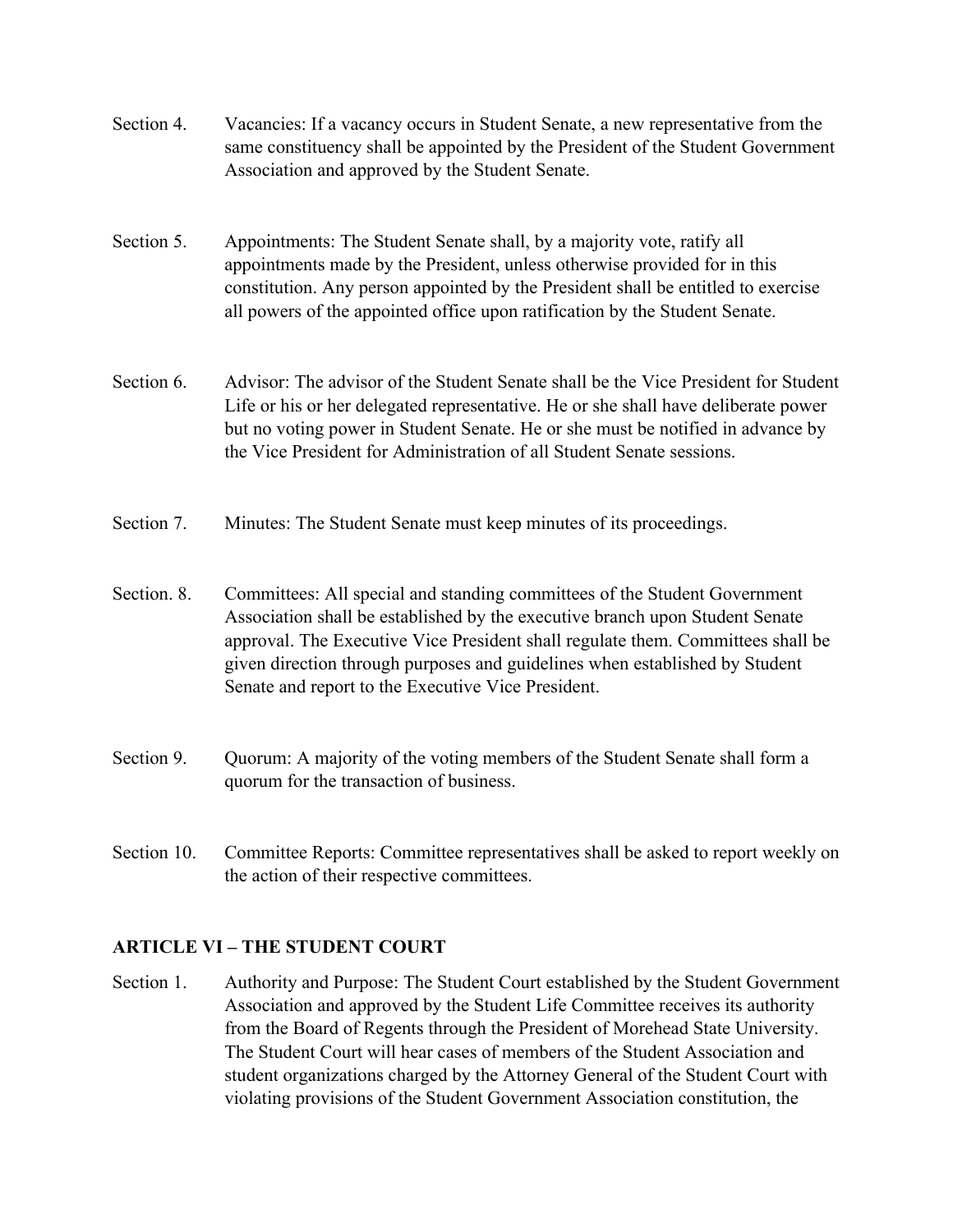Association's election procedures, or other stated policies of the Association, and will recommend action to the appropriate University committee.

- Section 2. Composition and Duties:
	- A. Composition:
		- 1. The Student Court shall consist of a Chief Justice and four Associate Justices.
		- 2. There shall be an Attorney General.
		- 3. There shall be an Assistant Attorney General.
		- 4. There shall be a Chief Defense Counsel.
		- 5. There shall be a Clerk of Court.
	- B. Duties:
		- 1. Chief Justice:
			- a. He or she will preside over all hearing and meetings.
			- b. He or she will call special meetings and hearings.
			- c. He or she may discuss each case with the court.
			- d. He or she will cast a vote only in case of a tie.
			- e. In cases in which the Chief Justice is unable to preside, an acting Chief Justice shall be selected by lot of the Associate Justices.
		- 2. Associate Justices:
			- a. Each Associate Justice may discuss each case with the Court.
			- b. Each Associate Justice may cast one vote on all issues.
		- 3. Attorney General:
			- a. He or she is to act as a prosecutor for the court.
			- b. He or she is to gather all pertinent and relevant information concerning the case.
			- c. He or she shall prepare a writs of summons on individual or chief executive officers of organizations, ordering them to appear before the court. The summons must be delivered at least forty-eight (48) hours before the date of appearance to allow the defendant to consult with his or her Chief Defense Counsel. The server of summons shall be the Vice President for Student Life or his or her designee.
		- 4. Assistant Attorney General:
			- a. He or she is to assist the Attorney General as prosecutor for the court.
			- b. He or she is to assist the Attorney General in gathering all relevant information concerning the case.
			- c. In cases in which the Attorney General feels he or she cannot prosecute a case fairly, he or she may disqualify himself or herself and the Assistant Attorney General will assume the prosecution of the case.
		- 5. Chief Defense Counsel: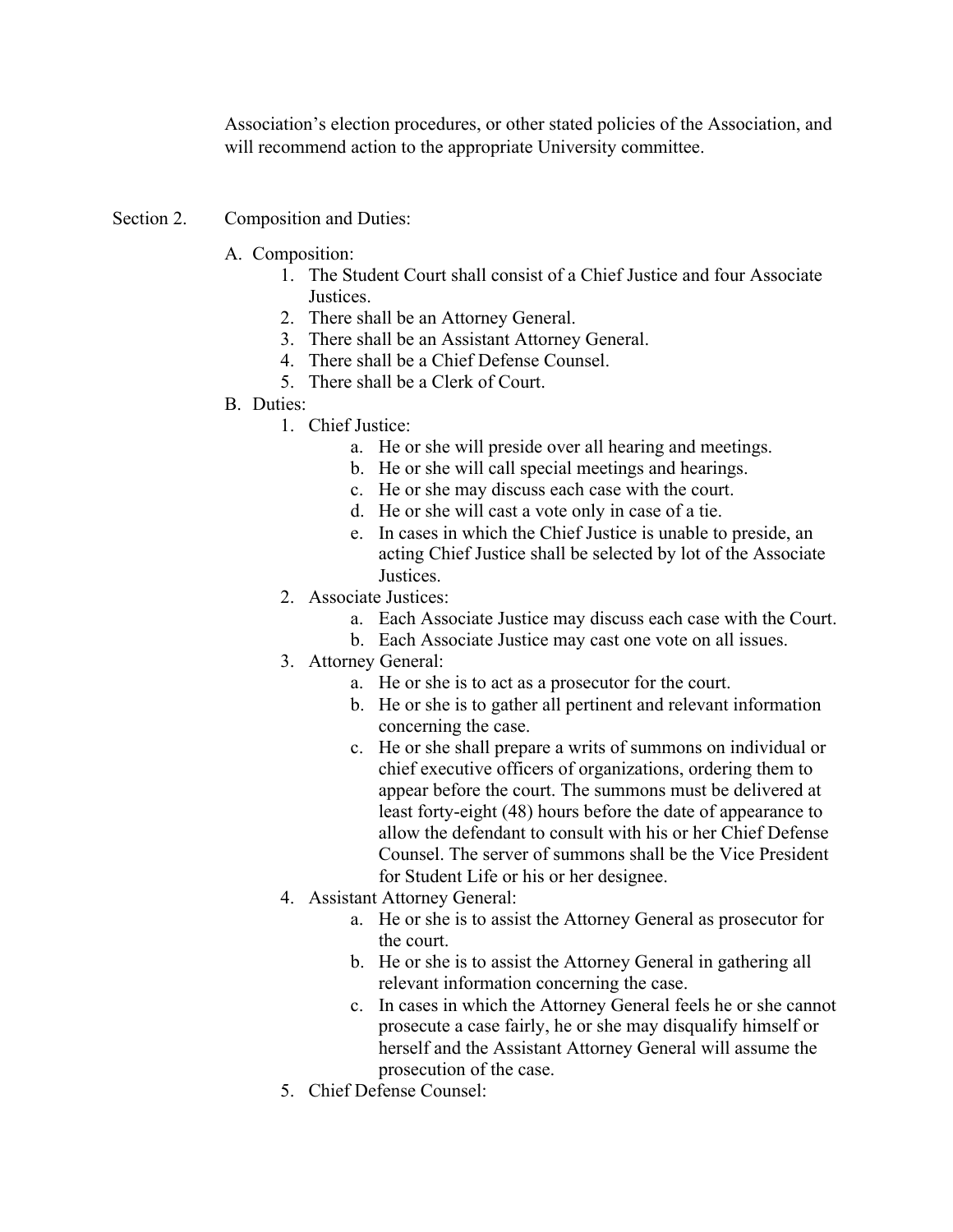- a. He or she shall gather evidence relevant to the case, and shall have access to the information of the Attorney General concerning the case.
- b. He or she shall conduct the defense for the case unless the defendant requests another Counsel. (Refer to Article VI, Section 2. A1).
- 6. Clerk of Court:
	- a. He or she shall keep transcripts of all hearings for the court.
	- b. He or she shall forward each decision and a copy of the transcript of all proceedings to the President of the Student Government Association and the Vice President for Student Life.
- Section 3. Method of Selection, Terms of Office, and Vacancies:
	- A. Method of Selection:
		- 1. The President of the Student Government Association, with the approval of Student Senate, shall appoint Justices to the court and designate a Chief Justice. No Justice may be a member of Student Senate while serving on the court. Appointments shall be made in the spring semester by the newly elected President prior to the final Student Senate meeting.
		- 2. The Attorney General, Assistant Attorney General, Chief Defense Counsel, and Clerk of Court shall be appointed by the President of the Student Government Association with the approval of Student Senate. They may not be members of Student Senate during their respective terms of service. Appointments shall be made in the spring semester by the newly elected President prior to the final Student Senate meeting.
	- B. Terms of Office: All Justices, the Attorney General, Assistant Attorney General, the Chief Defense Counsel, and the Clerk of Court shall serve from the date of their approval by Student Senate until the newly appointed members have been sworn in, unless otherwise stated in this constitution. All court officers must be full-time students with a minimum of 30 credit hours, a minimum of a 3.0 GPA on a 4.0 scale, and must not be on social or academic probation at the time of appointment or during their term of office.
	- C. Vacancies: In the event of vacancies, the President of the Student Government Association, with the approval of Student Senate, shall appoint officers to serve the remainder of the term.
- Section 4. Impeachment and Punishments: Any member of the Student Court may be removed from their respected office through the procedure defined in Article X, Section 1.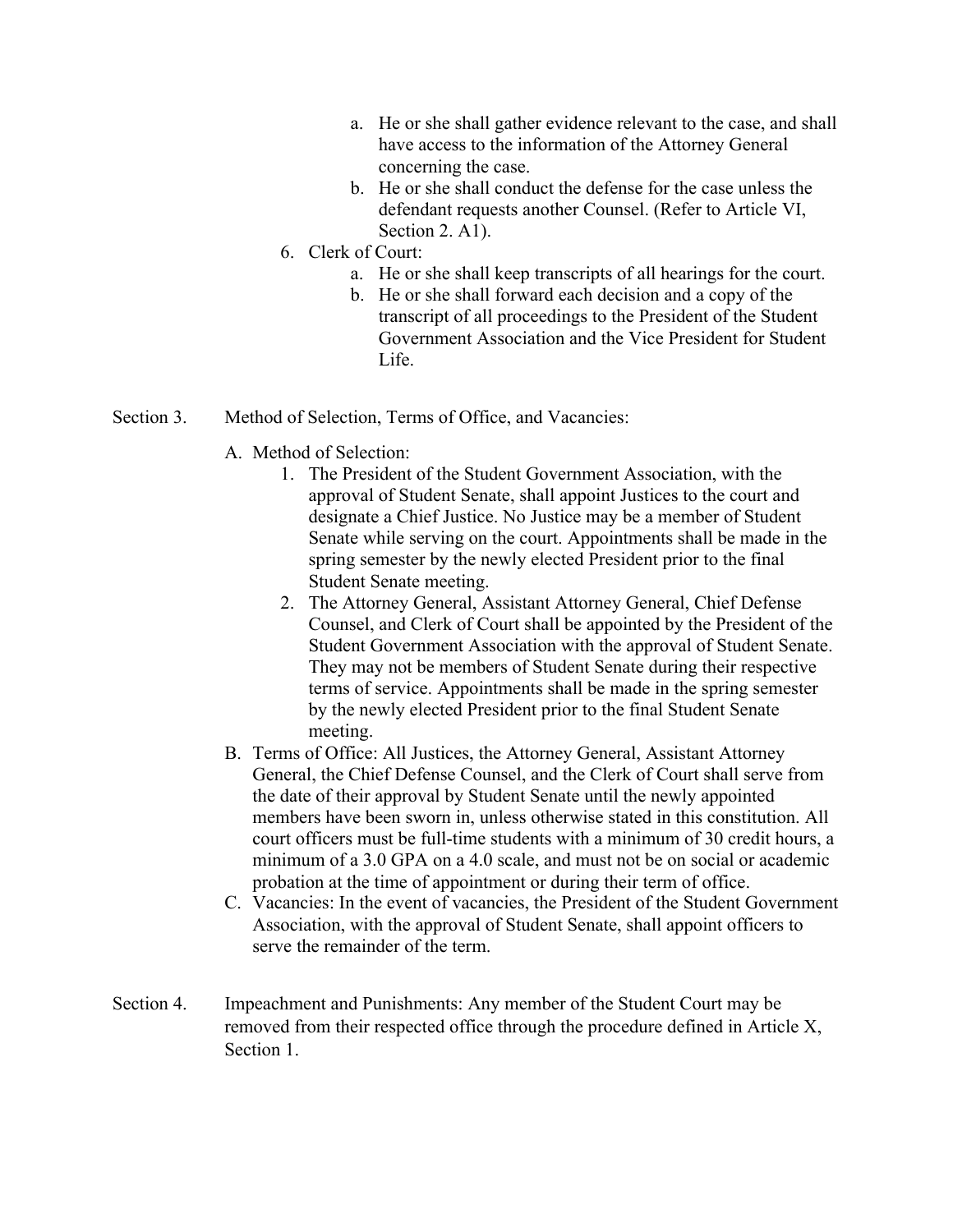Section 5. Jurisdiction: Any member of the Student Association or any student organization charged by the Attorney General may be subject to the jurisdiction of the court.

## Section 6. Authority and Appeal:

- A. The establishment of the court and the derivation of its authority are contingent upon statutory restrictions of the Commonwealth of Kentucky and delegation of power from the Board of Regents and the President of the University.
- B. The court may recommend any action, which it considers fair and equitable to the appropriate University committee and may be modified.
- C. Decisions resulting from the recommendation of the Student Court may be appealed to the appropriate University committee and may be modified.

#### Section 7. General Punishments:

- A. A Justice will be disqualified in any case in which proof of conflict of interest is established in the preliminary motions or any Justice may freely disqualify himself or herself from voting on a case, which he or she feels he or she cannot, without prejudice, pass judgment. A disqualified judge may not attend court hearings. He or she may not discuss the case and cannot vote.
- B. A decision is reached by a majority of justices voting on the case.
- C. The Student Senate may develop lower courts, as they are deemed necessary, with the approval of the Student Life Committee and the Board of Regents.
- Section 8. Advisor: The Advisor of the Student Court shall be the Vice President for Student Life or his or her designee. He or she shall have deliberate power but no voting power in court. He or she must be notified in advance by the Clerk of the Student Court of all hearings.

### Section 9. Meeting Time:

- A. The court shall meet once a semester as well as anytime that may arise.
- B. The Chief Justice shall have the power to call special meetings, providing a forty-eight (48) hour notice of all such meetings is given to all officials of the court.

### Section 10. Hearings:

- A. The Chief Justice shall have the power to call special hearings. The Defendant, Chief Defense Counsel, Attorney General, Assistant Attorney General, Clerk of Court, Advisor, and all Justices must be notified of such hearings forty-eight (48) hours in advance.
- B. For regular hearings, the following procedures will be observed: 1. Call of cases on docket.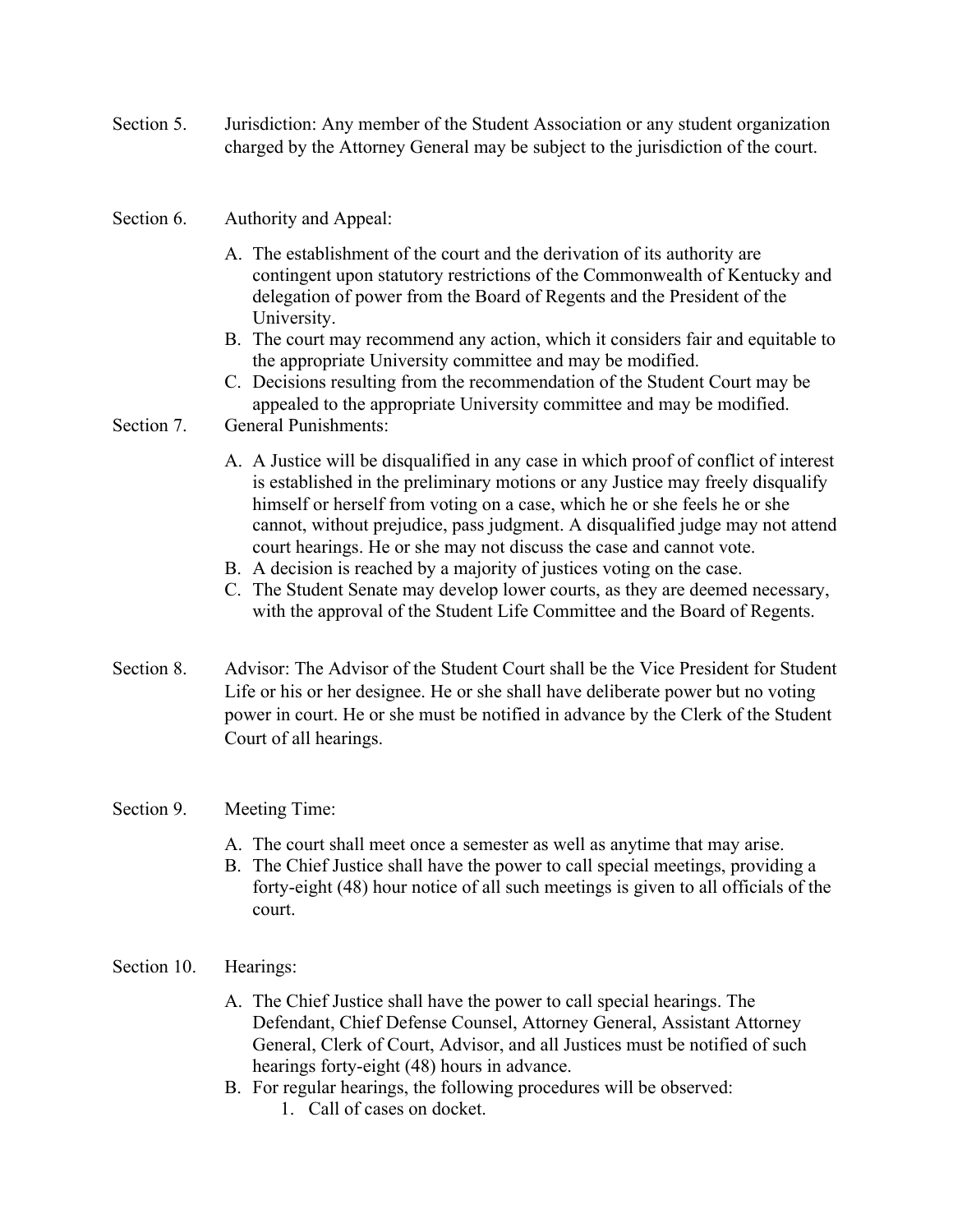- 2. Enter plea.
- 3. Opening statements from prosecution and defense counsels, respectively.
- 4. Presentation of case for prosecution, including evidence and witnesses through direct examination.
- 5. Cross-examination.
- 6. Any re-direct or re-cross examinations.
- 7. After prosecution rests its case, defense will pursue its case in the same order.
- 8. Summation by prosecution.
- 9. Summation by defense.
- 10. Verdict of the court.
- Section 11. Enumerated Rights of the Defendant: A person appearing before the court is to be advised of the following rights which he or she enjoys as an American Citizen or as a full-time student of Morehead State University. These rights shall be enumerated in the writ of summons.
	- A. He or she may act as own counsel, utilize the assistance of the Chief Defense Counsel's office, or have Counsel of own choice. Such Counsel must be a full-time Morehead State University student.
	- B. He or she may have witnesses testify on his or her behalf.
	- C. He or she must be informed of the charges brought against him or her.
	- D. He or she may not be forced to testify against himself or herself, or be forced to otherwise incriminate himself or herself.
	- E. He or she may change his or her plea.
	- F. He or she may request an open or closed hearing.
	- G. He or she has the right to request of the court that the courtroom be cleared of all spectators. The Chief Justice reserves the right to clear the courtroom of spectators who violate the dignity of the court by unruly action during proceedings.
	- H. He or she has the right to testify in his or her own defense.

# **ARTICLE VII – STUDENT INITIATIVE, REFERENDUM, AND RECALL**

Section 1. Initiative: Any election deemed appropriate may be initiated by a resolution

approved by a majority of the Student Senate at a regular meeting or by a petition directed to the Student Senate stating the proposed matter in full and signed by at least 10 percent of the Student Association.

Section 2. Referendum: The Student Senate shall, within 15 days of receipt, verify the initiative and shall refer the referendum to the President of the Association to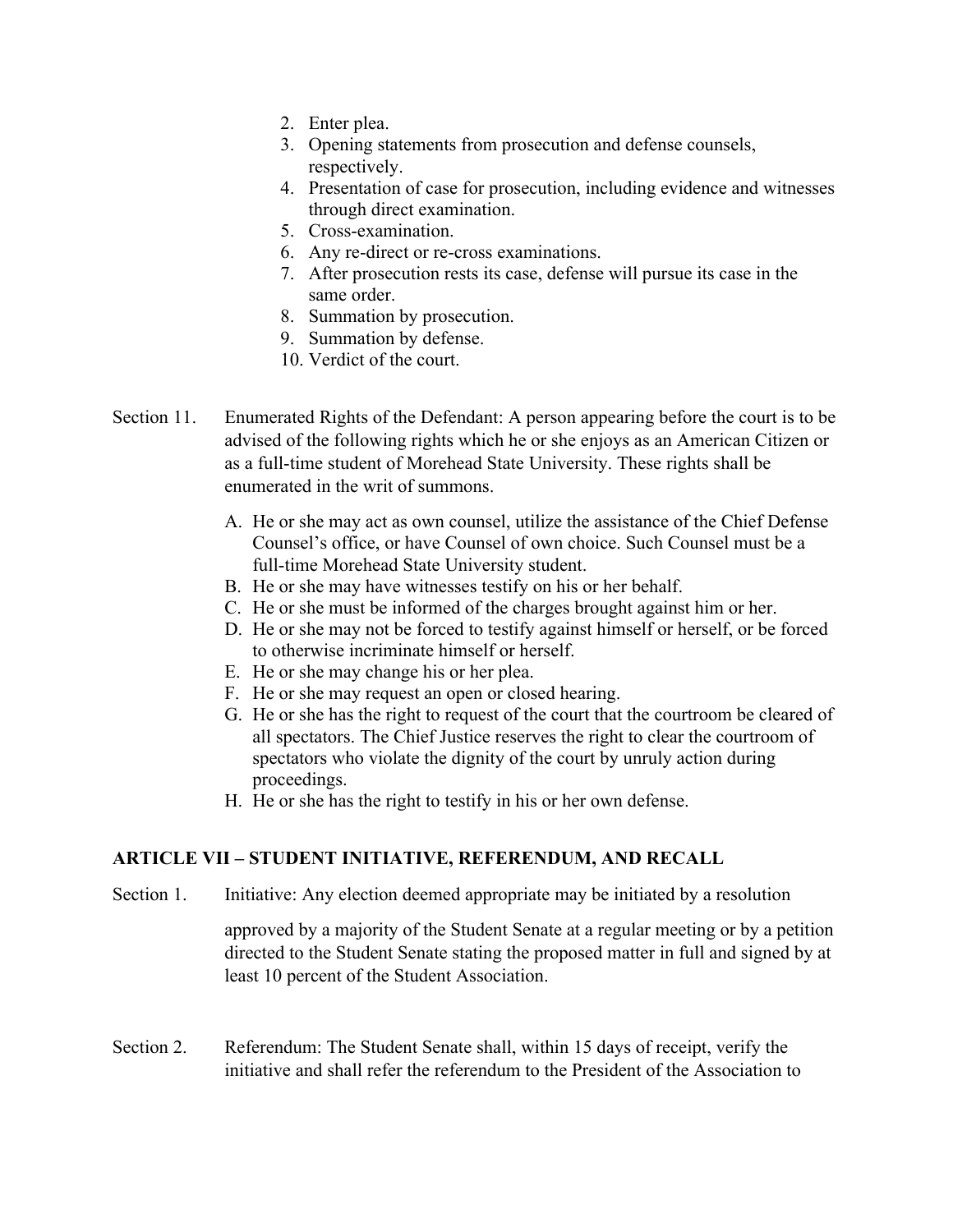begin ratification within twenty-four (24) hours of its verification. Ratification shall be accomplished in the following manner:

- A. The President of the Student Government Association shall, within 60 days and not less than 15 days from the date of receipt cause a special election to be held, wherein the Student Association shall be entitled to vote on the matter submitted.
- B. The election will be held, provided that notice of such election setting forth the proposed referendum, in full, be made public by the Vice President for Public Relations not less than six days prior to the date set for the election.
- C. If the referendum is approved by a majority of those voting it shall be binding upon all branches of the Student Government Association.
- Section 3. Recall: If by a petition of not less than 25 percent plus one of the official's constituency calls into question the qualification record or if the loyalty of the elected official is disputed, Student Senate shall call a special election demanding a majority vote of the total constituency to declare a vacancy in that office. If a vacancy is declared it shall be filled by special election or as otherwise stated in Article V, Section 4., of this constitution.

#### **ARTICLE VIII – ELECTIONS AND TERMS OF OFFICE**

- Section 1. Executive Branch: The Student Association shall elect all members of the Executive Branch each year mid-term in the spring semester of the academic year. All dates, procedures, and rules pertaining to the elections and installations will be established by an Election Committee created by the Executive Vice President. All newly elected officials shall be installed before the end of the spring semester at a time and in a fashion set by the Election Committee. The term of office, unless otherwise stated in this constitution, is to be no longer than 12 months and no less than 10 months after installation.
- Section 2. Student Senate: All members of Student Senate listed in Article V, Section 1., subsections B, C, D, E, and F, shall be elected from their respective constituencies during the first five weeks in the fall semester of the academic year. All dates, procedures, and rules pertaining to elections and installations will be established by an Election Committee created by the Executive Vice President. All newly elected officials shall be installed after the election date at a time and in a fashion set by the Election Committee. The term of office is not to extend beyond the closing of the spring semester.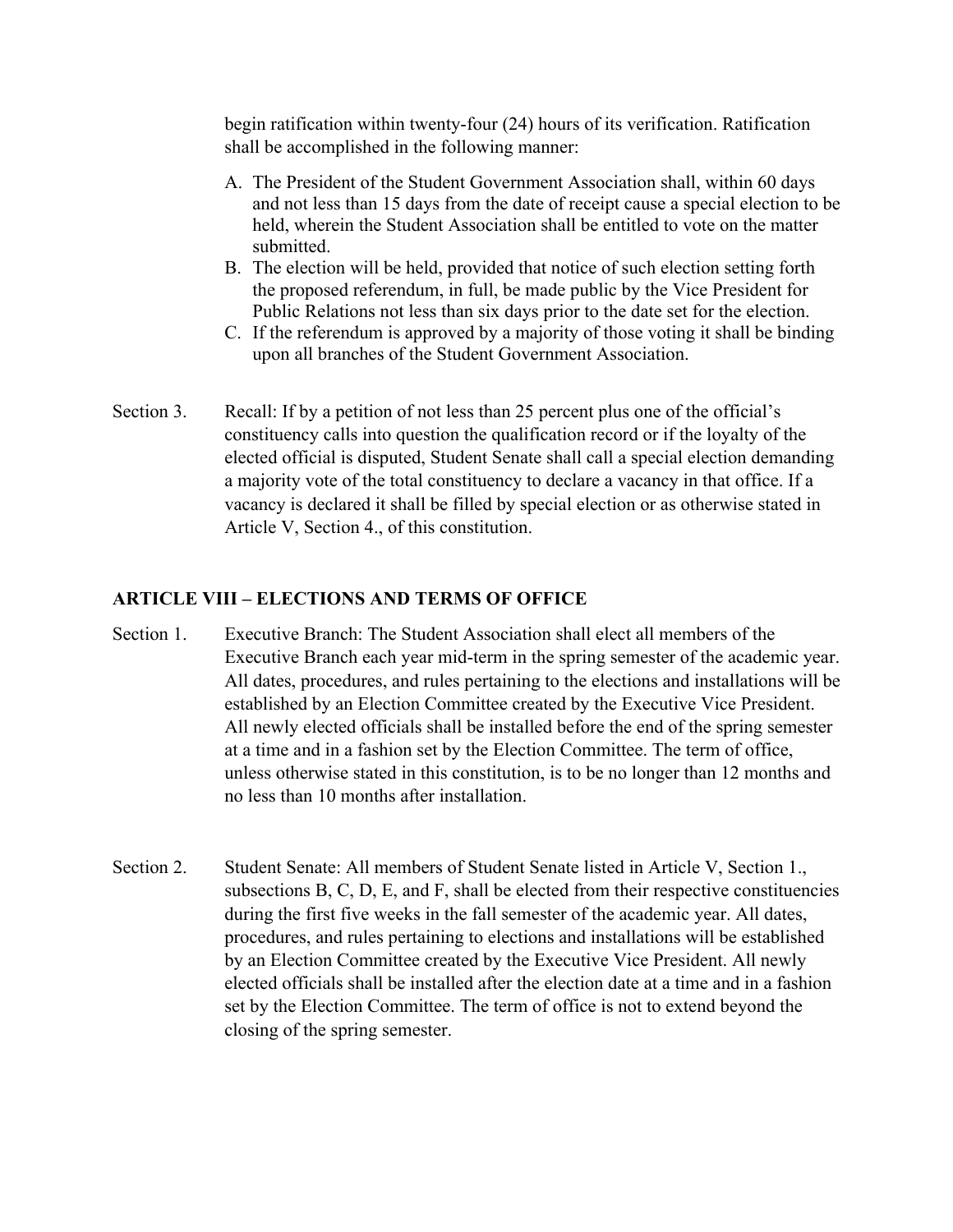Section 3. Miscellaneous Student Elections: The Student Association shall elect all other elected representatives of the Student Association created by the Student Government Association or the University. All dates, procedures, and rules pertaining to elections and installations will be established by an Election committee created by the Executive Vice President. All newly elected officials shall be installed at a time and in a fashion set by the Election Committee. The term of office shall be no more than 12 months and no less than 10 months after installation. All elected representatives of the Student Association are subject to the qualifications, fulfillment of vacancies, recall, and responsibilities as set for the members of Student Senate.

## **ARTICLE IX – SUCCESSION**

Section 1. Order of Succession: The order of succession to the presidency shall be:

Executive Vice President, Vice President for Administration, Vice President for Finance, Vice President for Public Relations, Vice President for Campus Involvement, and an elected member of Student Senate, respectively. It shall require a two-thirds vote of Student Senate and a written letter of vacancy by the outgoing President to declare a vacancy in the presidency. If for some reason a letter cannot be obtained, a second vote of Student Senate will serve to declare the vacancy. Upon the fulfillment of the office of President, the vacated position may be filled by appointment of the President and the approval of Student Senate.

### **ARTICLE X – IMPEACHMENT**

Section 1. Definition of Impeachment: Any member of the Student Senate or the Executive Board may be impeached by a majority vote of Student Senate for any act, which is detrimental to the best interests of the Student Association and/or the University. A trial shall be held by the Student Court not sooner than one week, and not more than three weeks, from the act of impeachment. If a defendant is found guilty by the Student Court, the position shall be declared vacant, and shall be filled by appointment by the President.

### **ARTICLE XI – MEETINGS**

Section 1. Schedule of Meetings: Student Senate shall meet weekly during the regular academic year at a time, place, and date set by the Executive Branch.

### **ARTICLE XII – AMENDMENTS**

Section 1. Procedure: Amendments and changes to this constitution may be proposed by a member of Student Senate in which an Ad Hoc Committee is assembled. The Ad